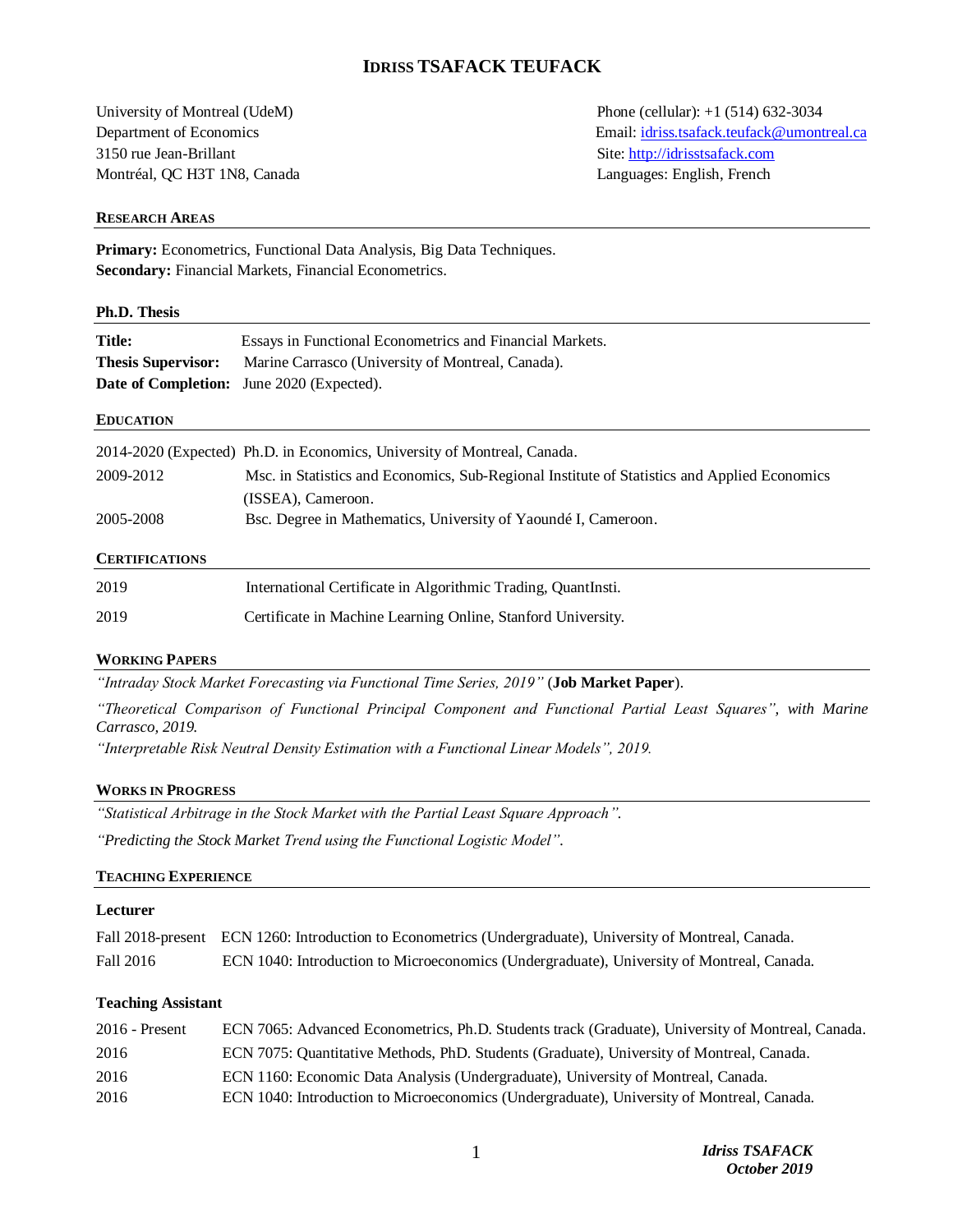#### **CONFERENCES AND SEMINARS**

| 2019 | 53 <sup>rd</sup> Annual Conference of Canadian Economics Association (CEA), Banff, Alberta.    |
|------|------------------------------------------------------------------------------------------------|
| 2019 | 59th Congress - Societé Canadienne de Science Economique (SCSE), Quebec, Canada.               |
| 2018 | 58 <sup>th</sup> Congress - Societé Canadienne de Science Economique (SCSE), Montreal, Canada. |
| 2018 | CIREQ Econometrics Conference, Advanced Methods on GMM models.                                 |
| 2018 | 14th CIREQ Ph.D. Students' Conference, Montreal, Canada.                                       |
| 2017 | 13th CIREQ Ph.D. Students' Conference, Montreal, Canada.                                       |
| 2017 | CIREQ Econometrics Conference on Inference in large-dimensional models, Montreal, Canada.      |
| 2016 | CIREO Econometrics Conference in Honor to Jean Marie Durfour, Montreal, Canada.                |
| 2015 | 11 <sup>th</sup> Econometric Society World Congress, Montreal, Canada.                         |

### **FELLOWSHIPS**

| 2014-2019 | Ph.D. Fellowship, CIREQ and Department of Economics, University of Montreal. |
|-----------|------------------------------------------------------------------------------|
| 2014-2019 | <b>CIREO</b> Association Graduate Travel Grant.                              |
| 2009-2012 | Msc. in Statistics Fellowship, Government of Cameroon.                       |
| 2009-2012 | Central African Economic and Monetary Community (CEMAC) Fellowship.          |
| 2005-2008 | Government of Cameroon Scholarship.                                          |

## **PROFESSIONAL EXPERIENCE**

| 2012-2014   | Regional Chief Officer of Economics, Ministry of Economy, Cameroon. |
|-------------|---------------------------------------------------------------------|
| 2013-2014   | External Consultant, PNDP - World Bank, Cameroon.                   |
| 2012-2013   | Junior Consultant, ISSEA - World Bank, Cameroon.                    |
| June $2011$ | Data scientist Intern, Mobile Telephone Network (MTN), Cameroon.    |

### **Conference Organizing**

### **OTHERS**

| <b>Volunteer</b> |                                                                        |  |
|------------------|------------------------------------------------------------------------|--|
| 2015             | 11 <sup>th</sup> Econometric Society World Congress, Montreal, Canada. |  |
| 2015             | Beer World Congress, Montreal, Canada.                                 |  |

# **Memberships**

Center for Interuniversity Research and Quantitative Economics (CIREQ), Canadian Economic Association (CEA), Société Canadienne de Science Economique (SCSE), American Economic Association (AEA).

# **Computer skills**

MATLAB, Python, R, STATA, Latex, Excel, Word and others.

#### **ACADEMIC REFERENCES**

| Marine Carrasco              | <b>Benoit Perron</b>       | William J. McCausland             |
|------------------------------|----------------------------|-----------------------------------|
| Department of Economics      | Department of Economics    | Department of Economics           |
| University of Montreal       | University of Montreal     | University of Montreal            |
| $(+1)$ 514-343-2394          | $+1$ (514) 343-2449        | $+1$ (514) 343-7281               |
| marine.carrasco@umontreal.ca | benoit.perron@umontreal.ca | william.j.mccausland@umontreal.ca |